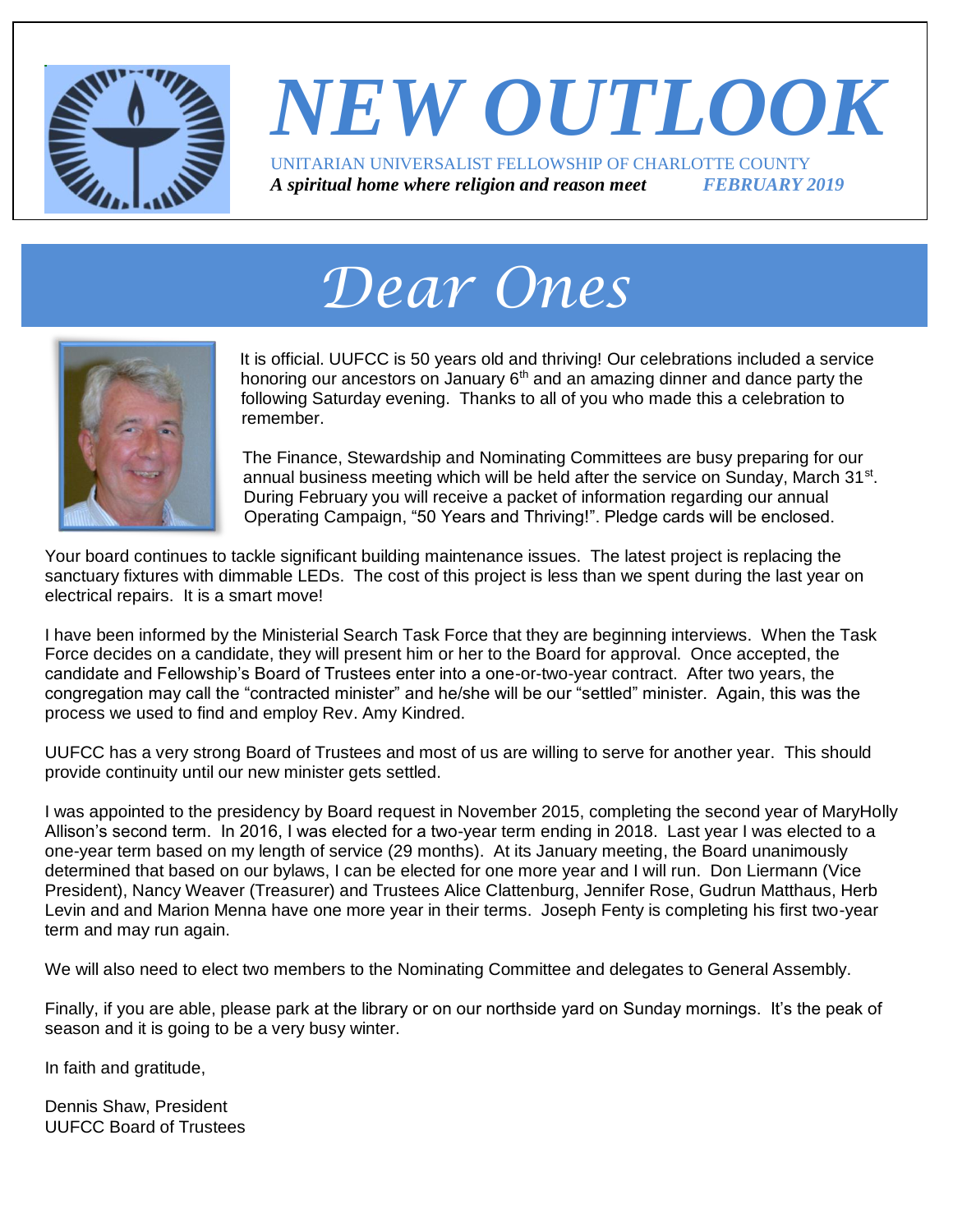### *Many Paths…*

| <b>Sundays</b>                       | <b>Meditation and Buddhist Discussion Group</b>  |
|--------------------------------------|--------------------------------------------------|
| 9:15 a.m. Conversation Among Friends | Thursday nights, 5 - 6:00 pm                     |
| <b>10:30 a.m.</b> - Worship Service  | Each evening we begin with a discussion and      |
| Coffee Hour following Worship        | end with a period of meditation. All are welcome |
| Potluck Lunch on first Sunday        | to attend.                                       |

#### *Sunday Services*

#### *Feb. 3 – Shut Up and Dribble* James M. Abraham

Athletes have always enjoyed a privileged place in society. But what happens when they turn their public platform into a fulcrum for social change? Suddenly they're reviled and shunned, rebuked and scorned, and many find themselves without a livelihood. When Laura Ingraham suggested that LeBron James "shut up and dribble," she echoed a sentiment long held by too large a portion of society, that athletes should be seen and not heard.





*Feb. 10 – The Life and Thoughts of Ida B. Wells-Barnett* Rev. Larry Green Ida B. Wells-Barnett was a journalist and civil rights leader. This pioneering anti-lynching crusader gives us lessons of courage,

creativity and compassion for our own lives and times.

#### *Feb. 17 – The Little Town that Unity Built* Martha Bireda

The years after Emancipation and Reconstruction were very difficult ones for newly freed African Americans. After Reconstruction Black Codes were enacted to economically, politically, and socially control African Americans. Punta Gorda began as a frontier town including 15 men, 8 whites and 7 blacks. Unlike other surrounding towns, i.e., Fort Myers and Arcadia, etc., these men were able to work together to create a thriving community for both blacks and whites.





*Feb. 24 – TBA* UU Guest Minister – The Rev. Gilbert Friend-Jones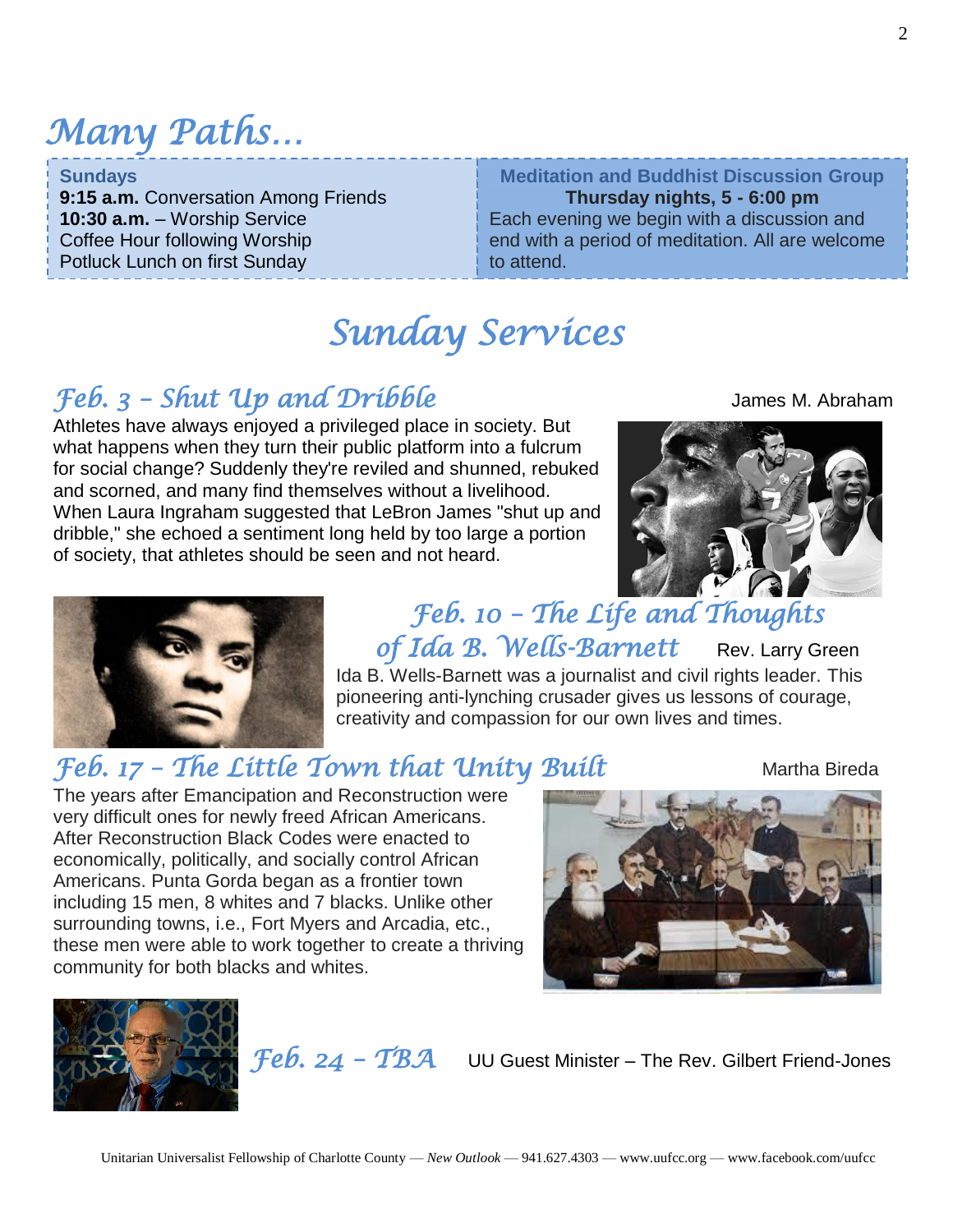#### A Note from the Membership Coordinator Lynn Ritchie

UUFCC is continuing the journey forward set in motion by our Fellowship's founders 50 years ago. Our president honored our "ancestors" at January's first Sunday service, and our Board invited us to celebrate our anniversary with a catered meal and dance party. And what a CELEBRATION it was! Thank you to all those who participated and especially those who made it happen, with a special shout out to our resident DJ Katy (Brown) and her partner DJ Lee who got us up on our happy feet and kept us dancing!



Our guest speaker on January 13, Sister Maureen Kelleher, packed our Sunday morning seats to overflow. Her powerful message in support of immigrants and refugees was a direct call for us to act on our first principle, defending the inherent worth and dignity of every person.

I have rescheduled the next Who are UU Breakfast? on Saturday, February 23. These breakfasts offer a small group venue to meet Fellowship members and learn about the many groups, activities, and committees that happen within our community. I invite not just newcomers, but also those of you who wish to reconnect with the Fellowship, to join in and participate. ALL are welcome, but I will need your RSVP to plan for some yummy food. Watch for reminders in the weekly updates.

Together, we continue our UU tradition.

Namaste, Lynn Ritchie

### Ministerial Search Task Force Update

Good news from the Ministerial Search Task Force! We have had several ministers show interest in the position. We are now in the process of setting up video conference interviews, contacting references and listening to podcasts or watching videos of these ministers in the pulpit. Although we can't divulge specific information about the possible candidates, please contact any members if you have questions.

#### **Ministerial Search Task Force Members**

Ginger Abraham [gm54uu@gmail.com](mailto:gm54uu@gmail.com) 941-204-4067 Sue Burgess [suea222@yahoo.com](mailto:suea222@yahoo.com) 941-235-2150 Joseph Fenty [jmfenty@gmail.com](mailto:jmfenty@gmail.com) 941-286-7876 Linda Himes [himes.music@comcast.net](mailto:himes.music@comcast.net) 941-456-0163 Gudrun Matthaus [gmatthaus@gmail.com](mailto:gmatthaus@gmail.com) 941-286-7503 Robert Moran [robertmoran70@gmail.com](mailto:robertmoran70@gmail.com) 941-380-8648 Mary Jane Williams [maryjanewms@comcast.net](mailto:maryjanewms@comcast.net) 941-223-4739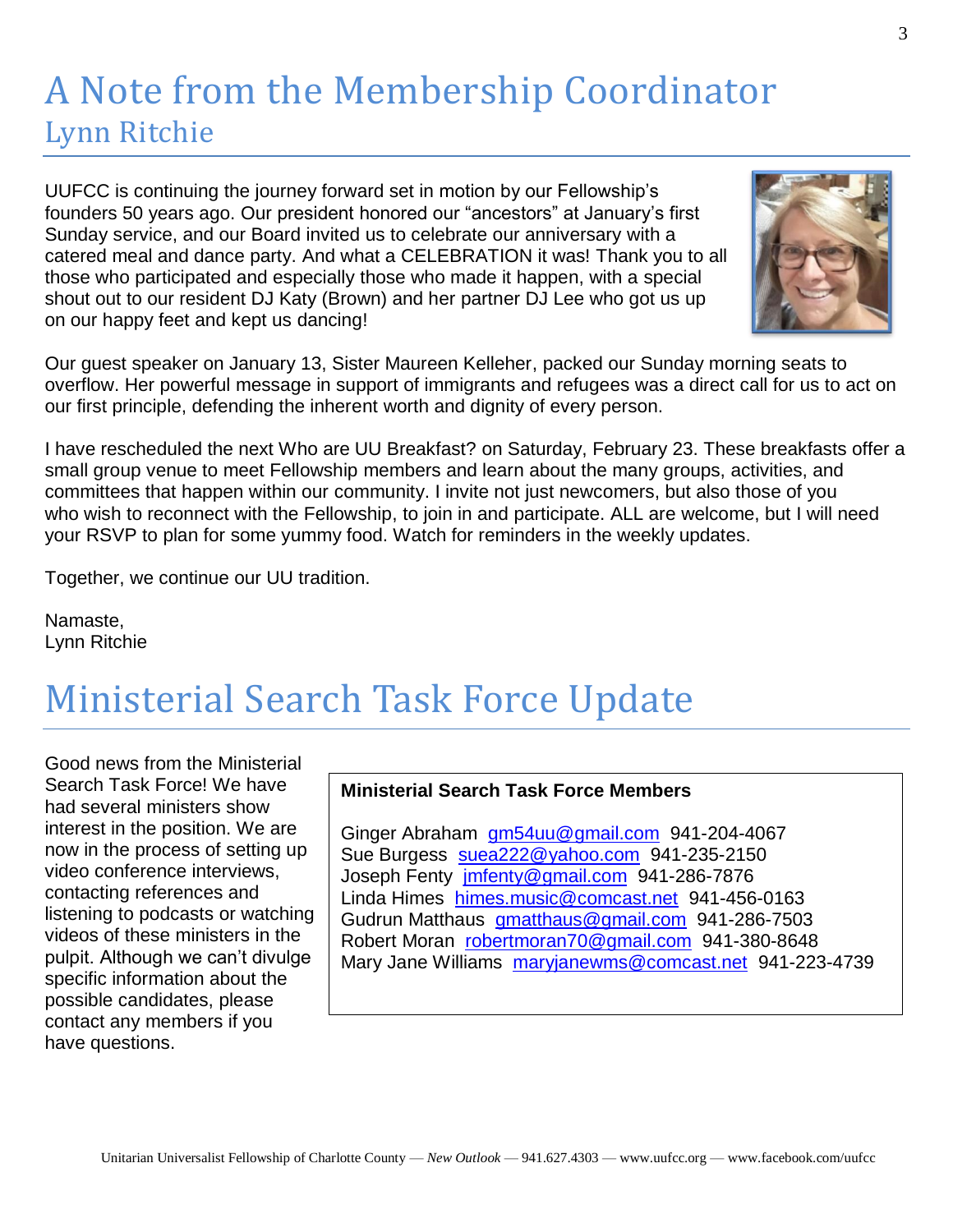### UU Endowment Purpose

During the current fiscal year, the Unitarian Universalist Endowment Charlotte County (UUE) has provided financial support for the celebration of life of eight of our beloved members. This is one of the purposes of the UUE as stated in our by-laws.

Contributions from UUFCC members, friends, family and community at large are invested in a trust fund managed by the UUA in Boston and insure the continuation of this support to honor and memorialize members of our spiritual family. Contributors become members of the UUE Society which meets annually in April.

Thank you for the following donation: In memory of the Rev. George Brooks, Minister Emeritus UUFCC - Myrna Charry

UUE Trustees: Kenneth Brennen, Stephanie Garrett, Mary Howard, Jack Osbourne, Delmar Wooden

## Racial Justice Committee

The Racial Justice Committee will again hold two events this winter. To celebrate Black History Month, there will be a film series held at the Mid-County Library each Monday evening in February. Put those dates in your calendar. The theme will be Let's Talk About Race. The films to be shown are:



**February 4** – "Hidden Figures" **February 11** –"Brother Outsider: The Bayard Rustin Story" February 18 - "The Rosa Parks Story" **February 26** – "Whose Streets?"



Racial Monologues will also be featured following the film series. This year they will be performed on Saturday, March 9, 2019 at the Fellowship. To be successful, we need your participation and that of others outside our community; talk with friends and neighbors about their experiences, take down stories of those not willing to write but more comfortable dictating them. There is an Information and Brainstorming Sheet on the Fellowship website. If you recall, submissions and performances of the monologues are **completely anonymous**. There are opportunities to write your story of experiences with race, to help with editing and in production/performance. **Submission Deadline is February 17, 2019** to [r.m.uufcc@gmail.com.](mailto:racialmonologues@gmail.com) For more information see Kay Azar or Samara Michaelson.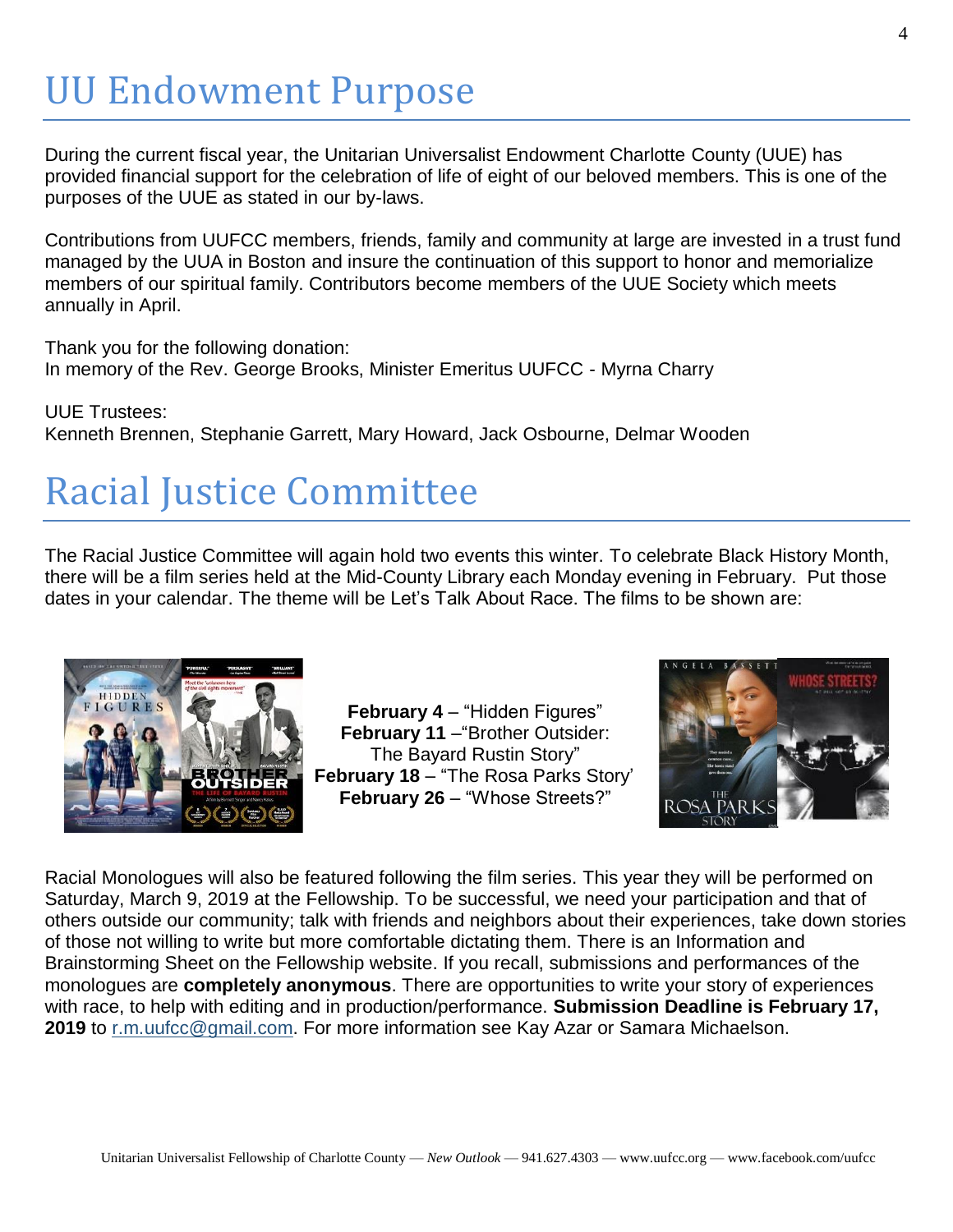### Immigration Justice

Sister Maureen Kelleher, immigration lawyer and defender of immigrants' rights, issued a "call to action" on Sunday, January 13, 10:30 AM, to more than 140 people assembled at our Fellowship. She documented the injustices particularly heaped on people from Latin America who desperately leave their homes in search of better lives.

Representatives from the local Indivisible organization, the Hispanic American Citizens Council, the Hispanic Caucus of the Democratic Party, the Spanish American Council and Temple Beth-El, Punta Gorda, were all present at this historic talk.

After receiving a standing ovation, the sister participated in a meeting called by the Immigration Justice Committee (IJC) of the UUFCC. Two activities were planned:

- 1. Letter and Postcard writing to elected representatives was planned for Wednesday, January 30th, 5:30-6:30 PM.
- 2. Intensive Immigration Certification training with Sister Maureen Kelleher will begin February 4th, 1- 3 PM.



All activities to be held at the UUFCC, 1532 Forrest Nelson Blvd. in Port Charlotte.

The IJC meets on the first and the third Wednesday of each month at 5 pm at the Fellowship. All are welcome.

For more information, b007boop@aol.com

Immigration Justice Group – Photograph by Jeffrey Petit-Frere

#### Social Justice Committee Announces Speaker Series

The Peace Initiative Speaker Series, sponsored by the Social Justice Committee, continues after its kick-off on January 6. Dedicated to broadening our horizons and enhancing our understanding of different aspects of our society, this annual three-



speaker series occurs right after the potlucks of January, February and March. The upcoming speakers in the series are:

**Feb. 3** - Christian Ghering, an acknowledged expert on human trafficking.

**March 3** - Sabrina Salovitz, a major participant in the anti-gun demonstrations of last year.

Social Justice hopes you will reserve time after the potlucks on these dates to hear the speakers. Their presentations are free and open to the public.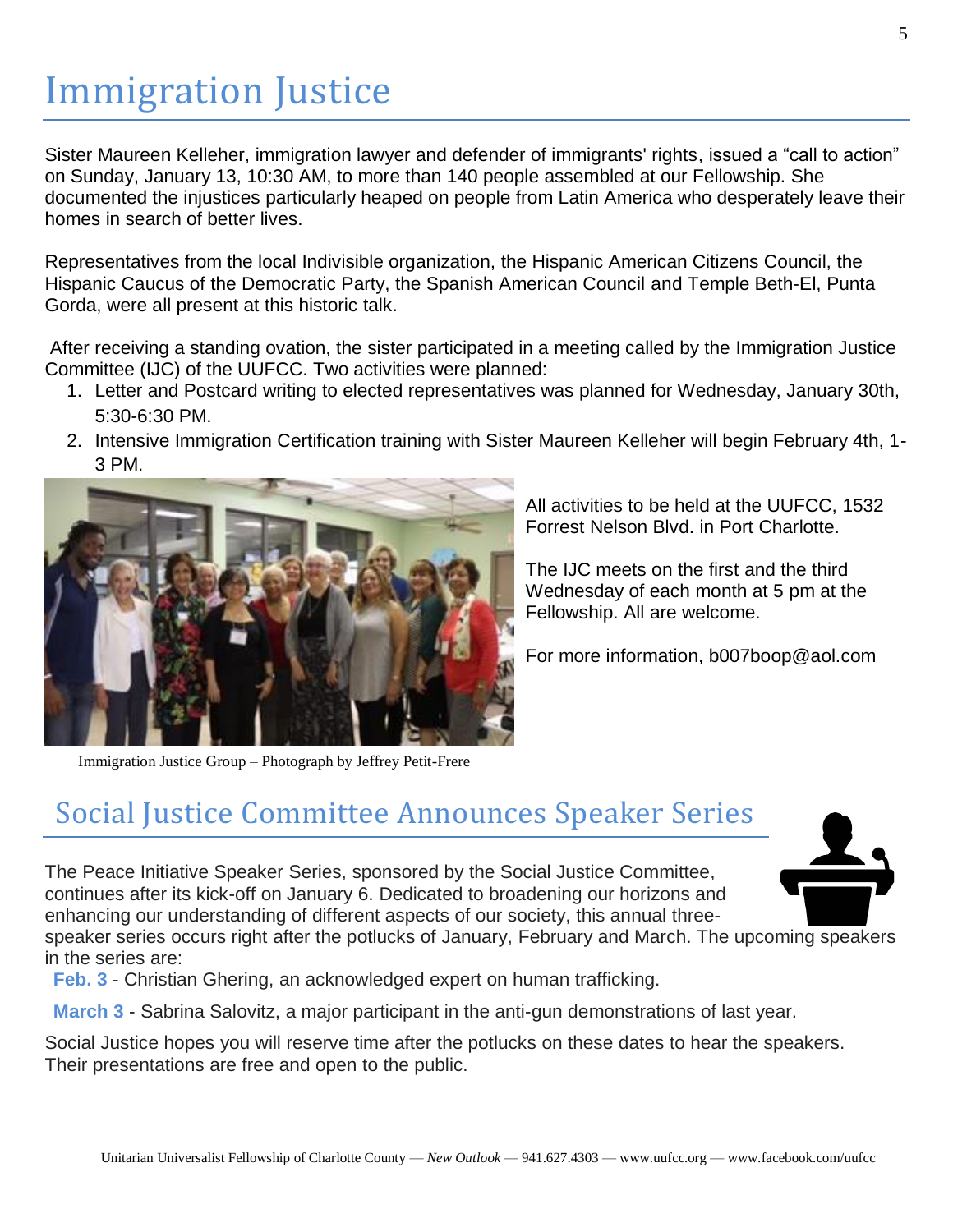## Celebration Dinner and Service Auction

- **When**: Saturday, February 9, 2019 at 5:00 p.m.
- **Where**: Unitarian Universalist Fellowship of Charlotte County
- **What**: The 6th annual service auction benefitting the Fellowship and celebrating our community. The tapas style dinner will be followed by the auction - fun and entertaining for all!
- Note: there will be vegan, vegetarian and gluten-free options available.
- Tickets will be \$10.00 and include dinner and a drink.
- Tickets now available after the service and on-line at uufcc.net.
- An email has been sent to all members describing how to access the 2019 auction w[ebsite.](https://creativecommons.org/licenses/by/3.0/) Check your email for this.
- There will be both a silent and live auction.

Need some ideas? How about this, "Imagine, if you will, yourself sitting on an expansive lawn being served wine and cheese while you watch me wash your car." Be creative. Are you able to babysit? Paint a fence? Make a dinner, your home or theirs? You have many talents, show them off by offering them at the auction. What do you do or make best? Offer a yule log for Christmas or kuchen. What can you offer? The sky's the limit. You can use the auction website (uufcc.net) to sign up.

Volunteers are always needed. There are lots of opportunities to help, especially for food prep and set-up. See the sign-up sheet on the wall in the entry way or contact Kay Azar (574-360-9186) or [\(kayazar1@gmail.com\)](mailto:kayazar1@gmail.com). There will also be a link on the fellowship website.

#### A Mutually Beneficial Fundraiser



The Fellowship has again agreed to hold a mutually beneficial fundraiser that will benefit both the Fellowship and the Charlotte County Jazz Society (CCJS). We held a similar fundraiser with the Society last year that resulted in the CCJS increasing their annual membership by six people and raising about \$150.00 for the Fellowship.

CCJS normally sell tickets for individual concerts at \$20.00 each. This year, CCJS is allotting us up to 40 tickets for their March concert that we will purchase for \$10.00 each. Since we sell tickets for \$15.00 each, our ticket sales will yield \$5.00 per ticket sold for the Fellowship. The real benefit for CCJS is that we will be exposing members of the Fellowship (and perhaps friends of Fellowship members) to the quality of music and the economies of having a yearly membership in CCJS.

The CCJS sponsors seven monthly concerts at the Charlotte County Cultural Center beginning in October and ending in April. Each concert presents a different group of musicians, all of whom have established long careers for themselves in the field of jazz themed music. Annual membership in the CCJS is only \$50.00/person which is **less than \$7.50 per concert**. In addition to the seven monthly concerts, membership also provides for FREE admission to monthly jam sessions by local musicians that are usually held at a local golf club on a Sunday afternoon prior to the monthly concert.

The Fellowship will be selling tickets to the CCJS's March 11th concert for \$15.00 each in late February and more information will be forthcoming at that time. Please consider joining the 14 members of the Fellowship who are currently members of the CCJS and enjoy an evening of memorable music by established musicians.

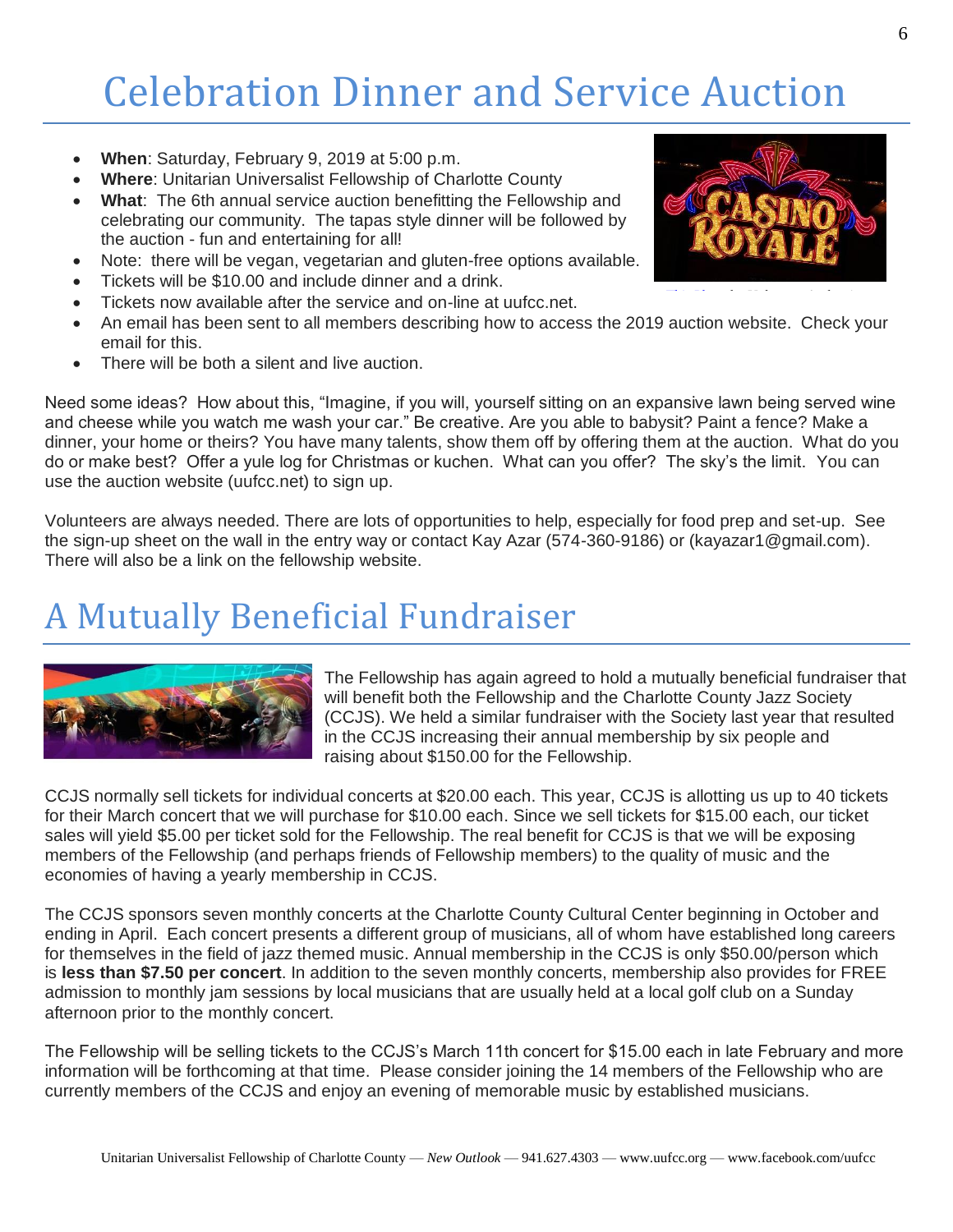### Book Group

The Book Group meets at the UUFCC on the last Wednesday of the month at 1:30 p.m. except for the November and December discussions which are combined and held on a date to be determined. For further information contact Mary Jane Williams [maryjanewms@comcast.net](mailto:maryjanewms@comcast.net)

All are welcome and suggestions for future discussions are welcome. Please keep in mind that we try to keep the price down for books that need to be purchased by discussion participants. The availability of inexpensive used copies is frequently a consideration.



The book selection for the February 27 meeting is *The Dark Side* by Jane Mayer (nonfiction).This is a dramatic, riveting, and definitive narrative account of how the United States made self-destructive decisions in the pursuit of terrorists around the world—decisions that not only violated the Constitution, but also hampered the pursuit of Al Qaeda. In spellbinding detail, Jane Mayer relates the impact of these decisions by which key players, namely Vice President Dick Cheney and his powerful, secretive adviser David Addington, exploited September 11 to further a long-held agenda to enhance presidential powers to a degree never known in U.S. history, and obliterate Constitutional protections that define the very essence of the American experiment.

### Conscious Dance

#### **Tuesdays 4:30-5:30 at UUFCC Feb. 5 & 19, March 5 & 19, April 2 & 16**

Have **fun** and dance your heart out! Conscious Dance is a mindful movement practice where you listen to your inner voice and move from the wisdom of your body, accompanied by dynamic and varied music. There are no steps to learn



and no right or wrong movements; simply the chance to move freely. Samara will provide guidance to assist everyone to find their groove. Join us as we create a safe, sacred and play-filled space to connect with your emotions and spirit. This class will guide you to fully engage both your physical and emotional self as you get looser, stronger and smarter as you **dance, dance, dance**.

Samara Michaelson has been teaching dance and yoga for over 30 years. She is a compassionate, inspiring and innovative teacher. From kids to Seniors, Samara loves to share her love of movement on the dance floor, on the streets… really just everywhere. Contact: samaramich@gmail.com or 304.520.1501 call or text

#### Thrive MOVE Express

\$5 love donation to the UU suggested